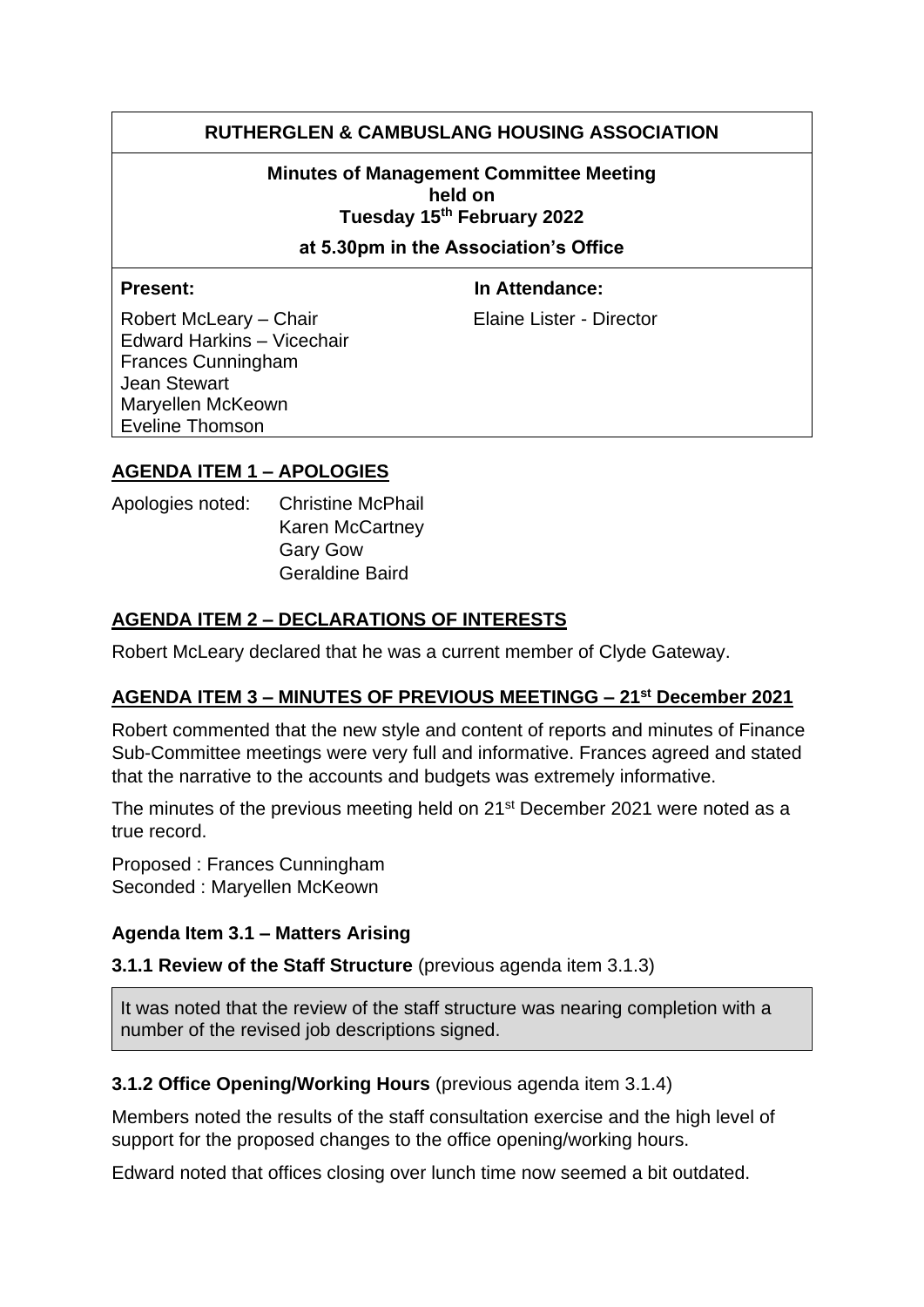Committee discussed that benefits to customers of the office opening throughout and any potential disadvantages of it closing ½ hour early.

Committee members commented that they had been unaware that the phones went off at 4pm every night.

After discussion members agreed;

- The office should not close for an hour each day and would remain open throughout
- Working hours would be  $9am 4.30dm$  Mon Thurs,  $9am 3.30dm$  Fri
- The office would close one Wednesday morning to allow full staff meetings/training
- Phones would not go off until close of business, effective immediately
- The new hours would start from 1<sup>st</sup> April 2022 and would be reviewed after 6 months

# **3.1.3 Away Day** (previous agenda item 3.1.5)

Committee members noted that the 'away day' would be held on Saturday 12<sup>th</sup> March in the office and would be facilitated by Angela Spence.

#### **3.1.4 SHARE'S Annual Conference** (previous agenda item 9.5)

Maryellen commented that remote meeting did not allow networking which was a large part of the benefits of attending conferences. Edward noted that many people were unable to connect remotely and would therefore be excluded.

Committee noted the change in arrangements and the decision of those attending from the Association had opted to cancel their booking.

# **AGENDA ITEM 4 – MINUTES OF SUB-COMMITTEE MEETINGS**

#### **4.1 Minutes of Maintenance Sub-Committee Meeting – 15th January 2022**

The minutes of the Maintenance Sub Committee Meeting held on 15<sup>th</sup> January 2022 were noted as a true record.

Proposed : Robert McLeary Seconded : Jean Stewart

Elaine referred to a number of questions Edward had asked and advised;

- The structural crack at the newbuild site referred to the boundary wall that had been present prior to the works starting
- The works required at Greystone Gardens were due to a leak from under the shower that had not been reported and had caused substantial flooding in the cavity under the floorboards
- An article would be in the next newsletter to explain the difficulties in sourcing materials and labour etc which have lead to delays in carrying out certain repairs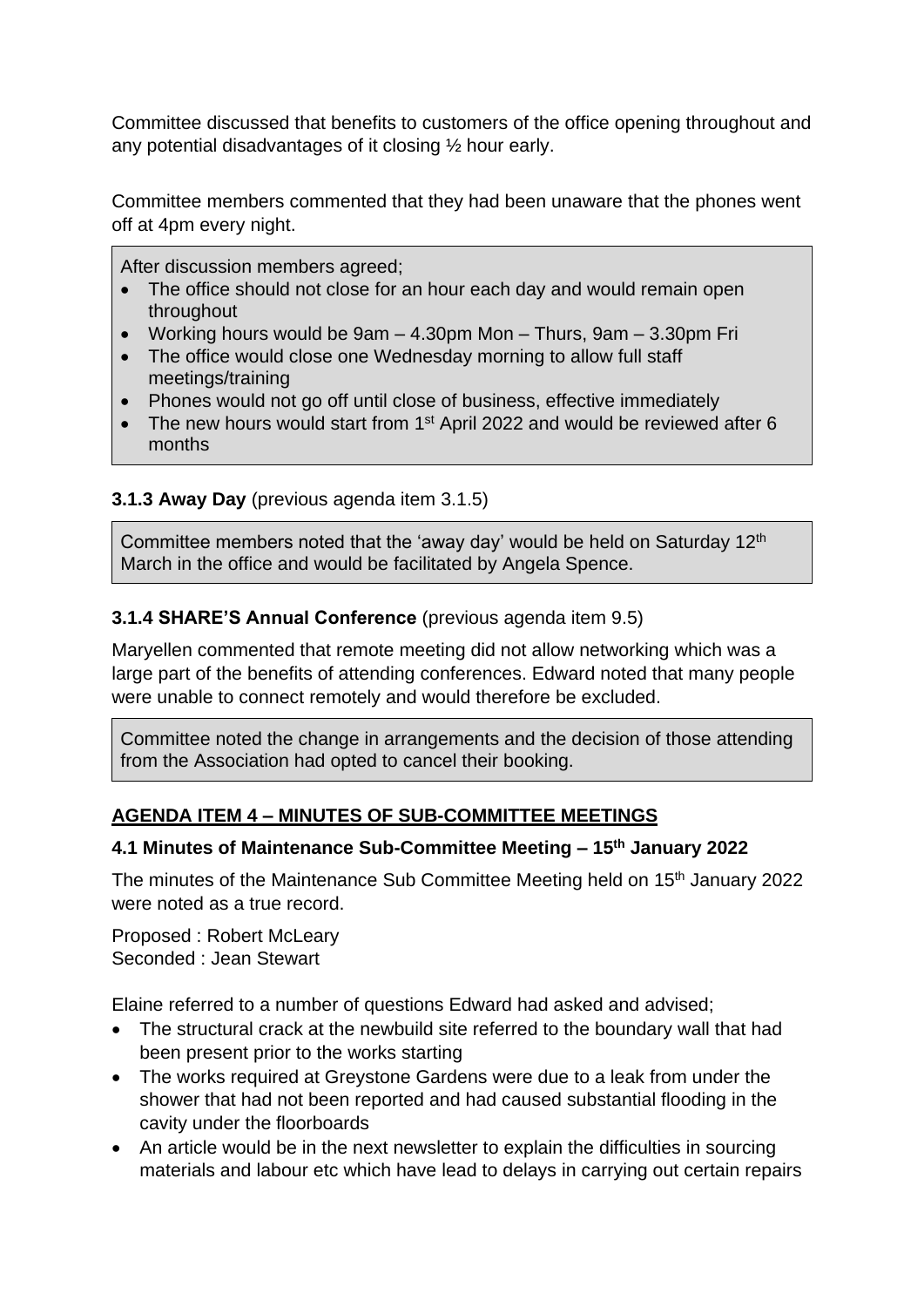• The level of void repairs required had been as a result of the damage caused by the outgoing tenants

# **4.2 Minutes of Finance, Audit & Risk Sub-Committee – 8 th February 2022**

The minutes of the Finance, Audit & Risk Sub Committee Meeting held on 8<sup>th</sup> February 2022 were noted as a true record.

Proposed : Robert McLeary Seconded : Frances Cunningham

# **AGENDA ITEM 5 – COMMITTEE DIGEST**

#### **5.1 Working Arrangements**

Committee noted that staff were coming in 2 days a week and that the management team would review this arrangement to reflect the up-to-date advice from the Scottish Government.

#### **5.2 SHR COVID Return – Quarter 3**

Members noted the return for quarter 3

#### **5.3 Model Rules**

Elaine further explained the background to the decision-making process that the Management Committee had gone through for drafting the new Rules and, in particular, the decision to include the optional clause 43.1.12 which states:

#### **A person will not be eligible to be a Committee Member and cannot be appointed or elected as such if:-**

### **he/she is the spouse, partner, child (including adopted child or step child), parent, parent-in-law, grandparent, grandchild or sibling of a Committee Member or of a governing body member of any other organisation in the Group**

She advised that this clause had been omitted from the final draft of the Rules that had been issued to members prior to the AGM and subsequently approved. However, as it been referred to in the covering paperwork sent to members and mentioned in the presentation to members at the AGM, it could be viewed that members voted to accept Rules that included the clause. It was therefore a possibility that this could mean that the vote to approve the Rules would not be valid.

Committee considered the option of calling another SGM and re-presenting the Rules with the clause.

Members discussed the benefits and disadvantages of having or not having the clause in the Rules. It was highlighted that recruiting new members to the Management Committee had been identified as a priority objective for the Association and members agreed that not having the clause allowed the Association access to potential new members that would have otherwise been disbarred.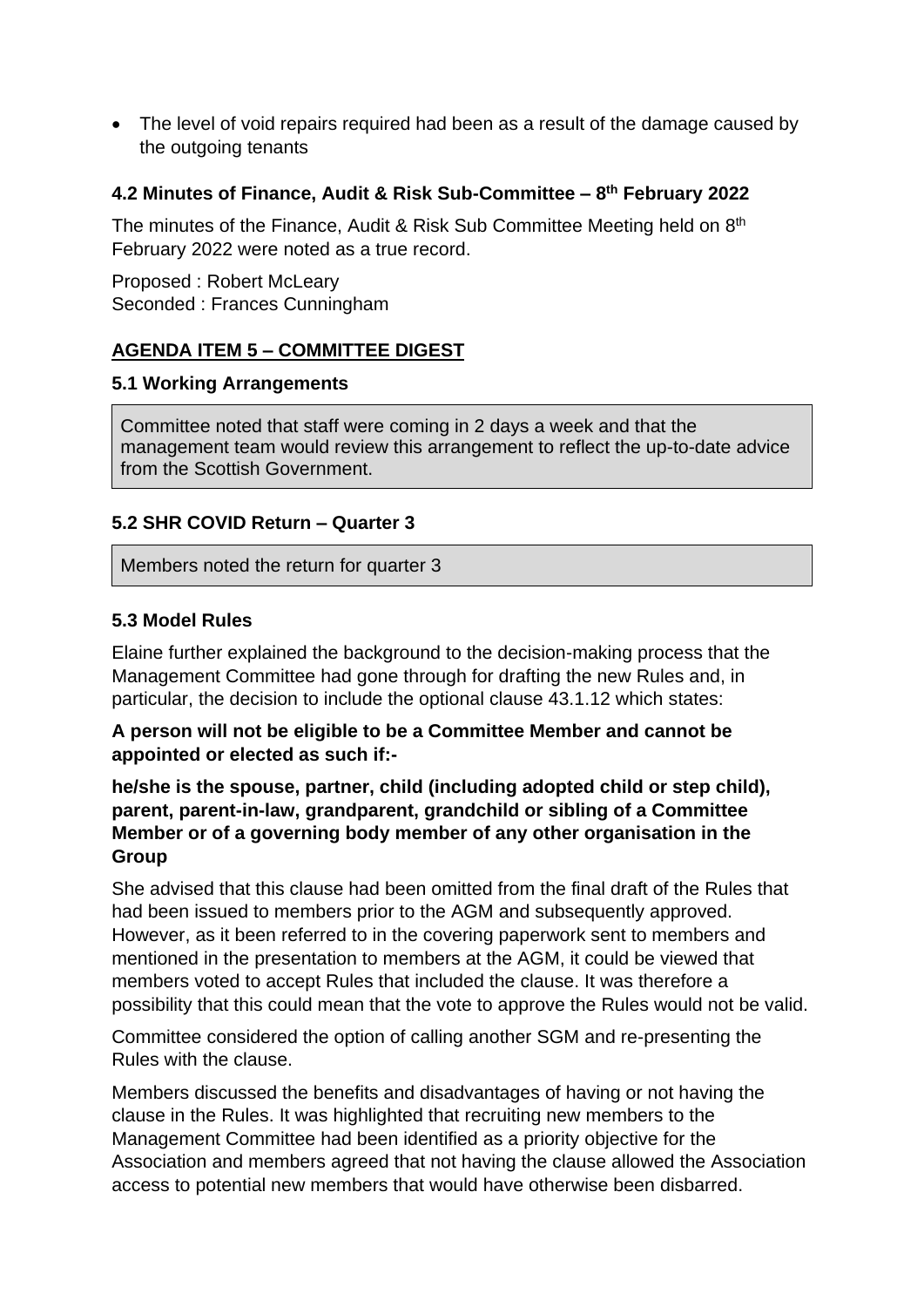Concern was expressed at the potential, however unlikely, of having multiple members of the same family on the Committee which could allow a disproportionate influence over the decision-making process. After discussion it was felt this risk could be mitigated by use of the clause giving the Committee discretion to refuse a nomination and by having a clear policy on membership of the Management **Committee.** 

Committee also discussed the requirement to submit a Notifiable Event and the process for doing so.

Committee agreed;

- $\triangleright$  That, on balance and with hindsight, the preference would be that Clause 43.1.12 should not be included in the Rules and therefore not call a Special General Meeting
- $\triangleright$  Elaine would contact the Regulator and take advice on the validity of the vote to approve the Rules
- $\triangleright$  Elaine would seek guidance from the Regulator on the governance implications of keeping the Rules as they were i.e. without the clause
- $\triangleright$  A Notifiable Event would be submitted in line with the advice from the SHR
- ➢ Elaine would draft a policy on Membership of the Management Committee for consideration
- ➢ Further training on Notifiable Events would be given to Committee members

# **5.4 EVH Membership**

Committee noted that the Association has renewed its membership of EVH at a cost of £4,334.

# **5.5 Salary Increase 2022/2023**

Members noted that, as a result of October's rate of inflation being above 2.5% the JNC had started negotiations on the salary increase for coming financial year.

# **5.6 Committee Attendance**

Committee noted levels of attendance

# **5.7 Rental of Aspire Office**

Committee noted the rental of unit.

# **5.8 Committee Training**

Eveline asked if it would be possible to arrange Committee training on using the laptop.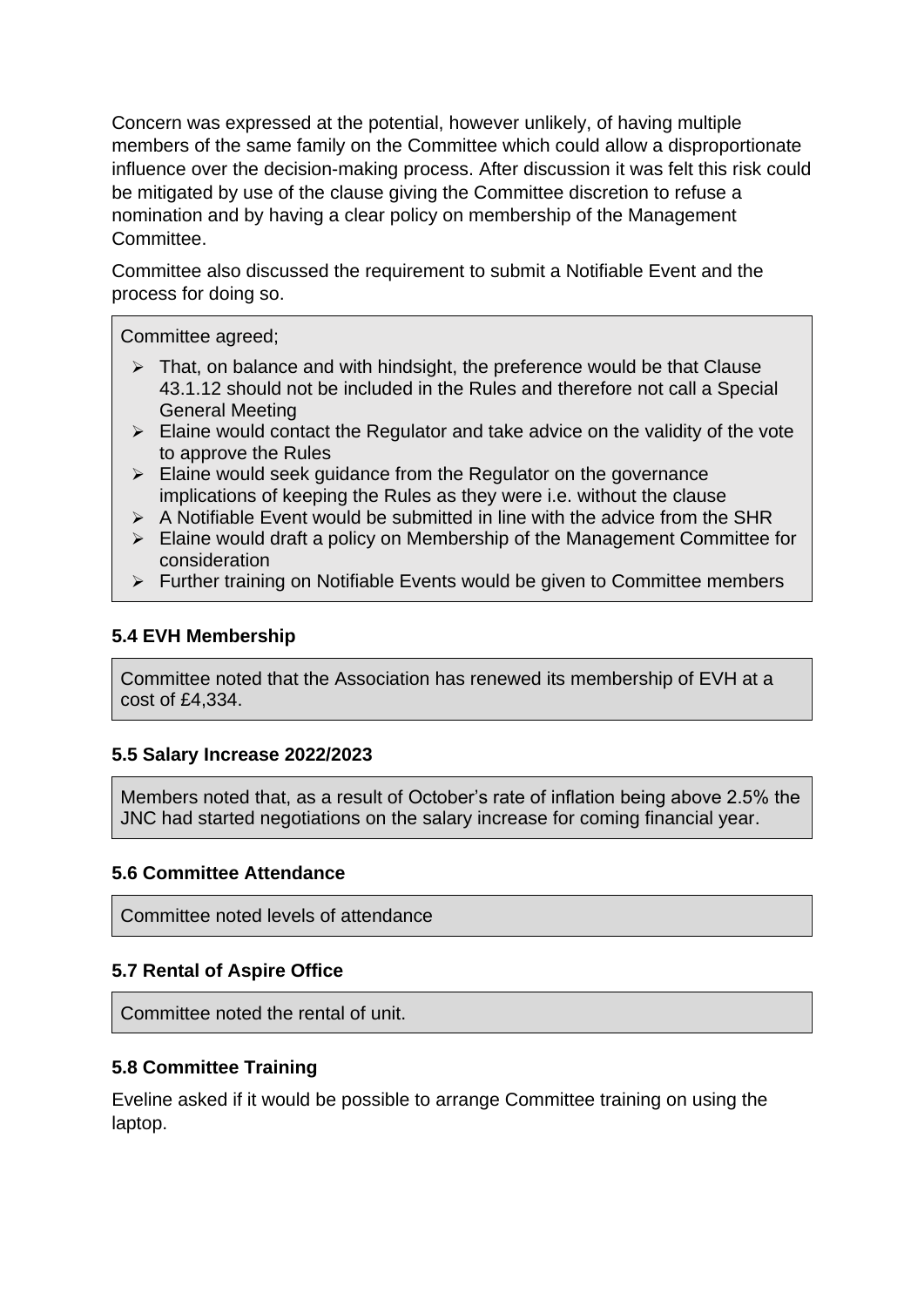Committee agreed that IT training should be arranged to coincide with members being issued with new tablets/laptops.

Edward gave members a report back on the training events he had attended recently. All were online and free.

#### **AGENDA ITEM 6.0 – FINAL BUDGET 2022/2023**

Edward noted that the budget figures seemed to show the surplus from factoring doubling to £4K. Elaine agreed to clarify the figures.

Committee noted the key points before approving the final budget presented.

# **AGENDA ITEM 7.0 – RENT INCREASE 2022/2023**

Elaine advised that 17 responses to the consultation exercise had been submitted and noted that of these;

- 76% agreed with the proposal to increase rents by 2.5%
- 82% felt the consultation leaflet issued had given them enough information
- 53% were in receipt of some level of assistance with their rent (e.g. via Housing Benefit of Universal Credit)
- 41% reported experiencing difficulty in paying their rent as a result of COVID

Members noted the comments made by respondents and the fact that applications for Discretionary Housing Payment – Hardship had been made for those reporting financial difficulties.

It was also noted that the benchmarking exercise carried out by the Glasgow & West of Scotland Forum should that only three out of the 45 RSLs were consulting on an increase lower than 2.5%. It was further noted that a large number of Associations were proposing increases over 4%.

Members discussed the implications of the 2.5% increase on rents both on tenants and the Association's future financial position and discussed looking at a longer term plan for increases that would assist the budget setting process in the future.

After discussing the points raised in the report, members approved a final rent increase of 2.5%.

# **AGENDA ITEM 8.0 – SCHEDULE OF REPORTS & SUBMISSIONS**

Elaine explained that the schedule was intended to give members information on what and when reports would be presented, thereby allowing them to hold the Director accountable for providing the information.

Members noted the schedule and the notes on the reports due for January and February.